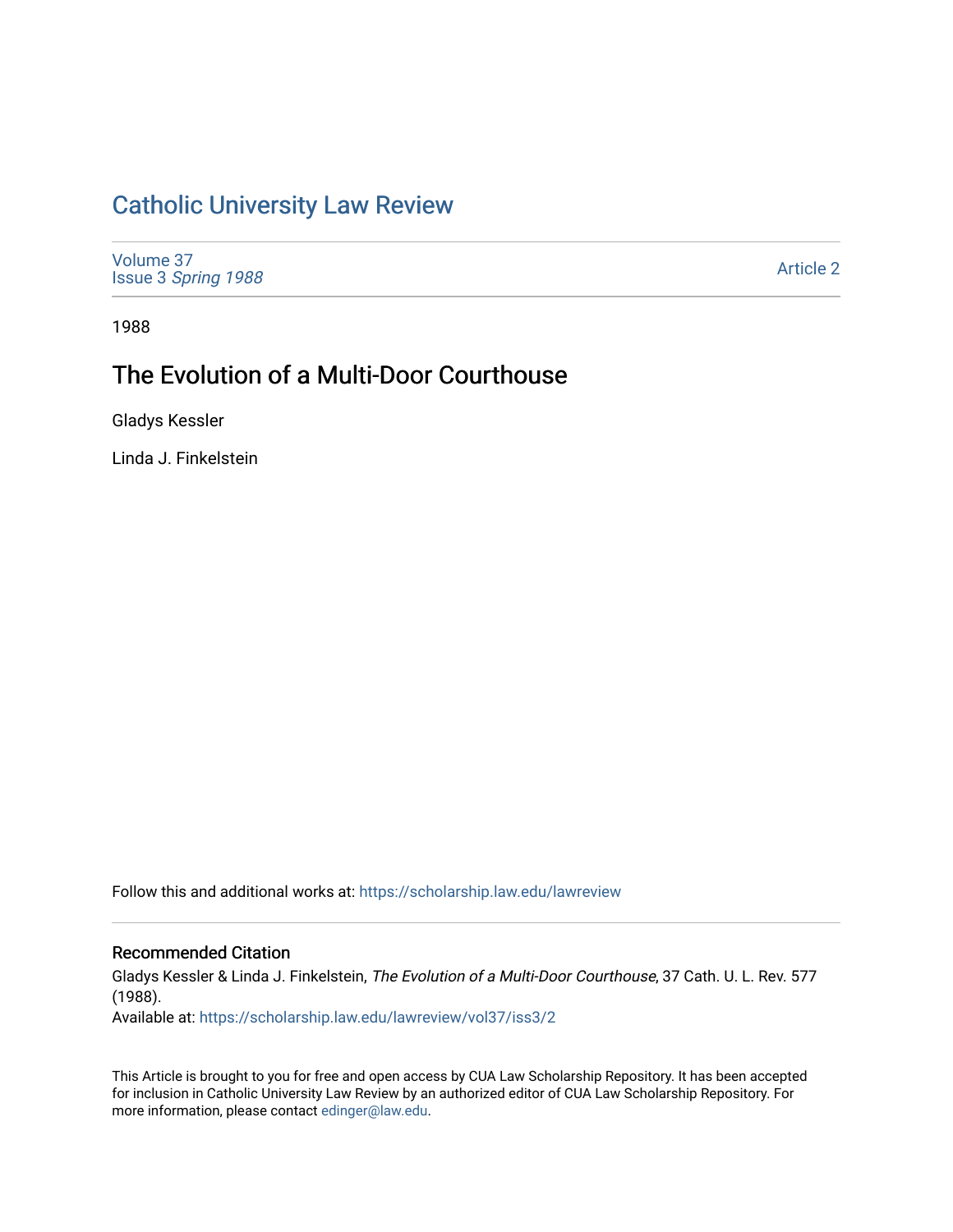# ARTICLES

# THE **EVOLUTION** OF **A MULTI-DOOR COURTHOUSE**

# *The Honorable Gladys Kessler\** and *Linda J. Finkelstein\*\**

Professor. Frank **E.A.** Sander of Harvard Law School first articulated the multi-door courthouse concept in April **1976** at a conference convened **by** Chief Justice Warren Burger to address the problems faced **by** judges in the administration of justice.' Professor Sander envisioned the courthouse of the future as a dispute resolution center offering an array of options for the resolution of legal disputes.<sup>2</sup> Litigation would be one option among many including conciliation, mediation, arbitration, and ombudspeople.<sup>3</sup>

Professor Sander's concept intrigued the late H. Carl Moultrie **I,** Chief Judge of the Superior Court of the District of Columbia as soon as he learned of it. Chief Judge Moultrie saw in the multi-door concept a number of benefits for the District of Columbia's citizens and its court system. For citizens, he saw value in the availability of alternative ways of resolving disputes. Chief Judge Moultrie hoped that through a multi-door courthouse, citizens would find justice more readily accessible. Those intimidated **by** the

**\*** Associate Judge, Superior Court of the District of Columbia; Supervising Judge, Multi-Door Dispute Resolution Program.

*2. See* Sander, *supra* note I, at 130-32.

*3. See id. See generally* Ray & Clare, *The Multi-Door Courthouse Idea: Building the Courthouse of the Future... Today,* 1 OHIO **ST.** J. **DISPUTE RESOLUTION** 7 (1985) (discussing development and implementation of ABA multi-door courthouse concept).

**<sup>\*\*</sup>** Acting Circuit Executive, D.C. Circuit; former Director, Division of Research, Evaluation and Special Projects, Superior Court of the District of Columbia; former Director, Multi-Door Dispute Resolution Program.

<sup>1.</sup> Address **by** Frank E.A. Sander at the National Conference on the Causes of Dissatisfaction with the Administration of Justice (Apr. 7-9, 1976), *reprinted in* Sander, *Varieties of Dispute Processing,* **70** F.R.D. **111** (1976). Judges and attorneys from around the country attended the Pound Conference and discussed many issues previously discussed by Dean Roscoe Pound of Harvard Law School in his 1906 address, *The Causes of Popular Dissatisfaction with the Administration of Justice.* Dean Pound's address originally was published in 29 A.B.A. **REP.** 395 (1906); *see also* 35 F.R.D. 273 (1964) (full text); 57 A.B.A. J. 348 (1971) (abridged version).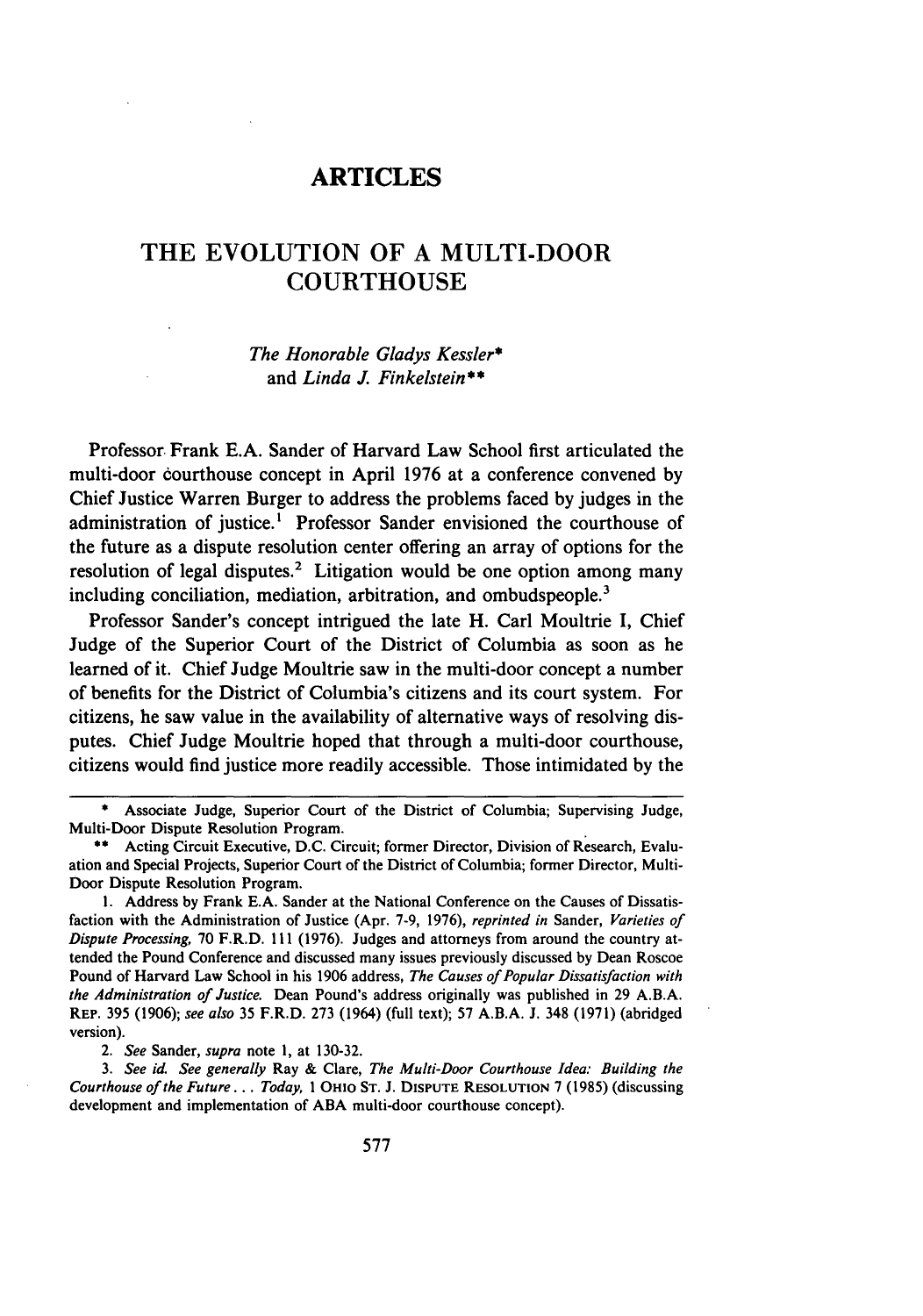litigation process and those who could not afford or understand it might well find alternatives like mediation or arbitration more welcoming. It was also hoped that citizens would benefit from resolution techniques, which encourage litigants to design their own agreements, as well as benefiting from early assessment and evaluation of cases, accelerated case processing, and processes that were less formal and more comprehensible than litigation. Litigants might be able to resolve disputes with less expense, more satisfaction, and less acrimony if alternatives were available to the adversarial process.

For the court, accessible and workable alternatives would mean a reduction in the number of bench and jury trials and less congestion on court calendars. Certain cases would be processed more quickly, providing judges with more time to devote to the cases that require their attention and intervention. The involvement of citizens and attorneys as third party neutrals might improve the entire criminal justice system. How better to increase understanding of the burdens of disputants and the court system than through direct involvement?

#### I. **PRINCIPLES UNDERLYING THE DISTRICT'S MULTI-DOOR PROGRAM**

The American Bar Association's **(ABA)** Special Committee on Dispute Resolution asked the Superior Court of the District of Columbia to draft a working paper proposing the establishment of a dispute evaluation and referral service and new court-based dispute resolution programs. The paper was submitted<sup>4</sup> and, approximately one year later, the District of Columbia officially became one of three multi-door sites.<sup>5</sup> In January 1985, the court's first multi-door effort began with the opening of two intake and referral centers.<sup>6</sup>

From the outset, the founders of the District of Columbia Dispute Resolution Program (Multi-Door) were guided by important principles that had some bearing on the program's ultimate success. First, Multi-Door was to be a court-initiated, court-centered program. Multi-Door would be head-

<sup>4.</sup> Proposal, District of Columbia Dispute Resolution Program (June 6, 1983) (available from the Superior Court of the District of Columbia).

<sup>5.</sup> The American Bar Association's Committee on Alternative Dispute Resolution selected three "test cities"—Washington, D.C., Tulsa, and Houston—for its multi-door courthouse programs. See J. Roehl, Multi-Door Dispute Resolution Centers Phase I: Intake and Referral Assessment, Executive Summary (September 1986) (available from the Institute for Social Analysis); see also Ray, Creating the Courthouse *of Tomorrow Today,* 70 A.B.A. J. 170 (1984).

*<sup>6.</sup> See* Sachs & Finkelstein, *D.C. 's New Multi-Door Courthouse,* DISTRICT LAW., **July-**Aug. 1985, at 68-70; *see also* Finkelstein, *The* D.C. Multi-Door *Courthouse,* 69 JUDICATURE 305 (1986).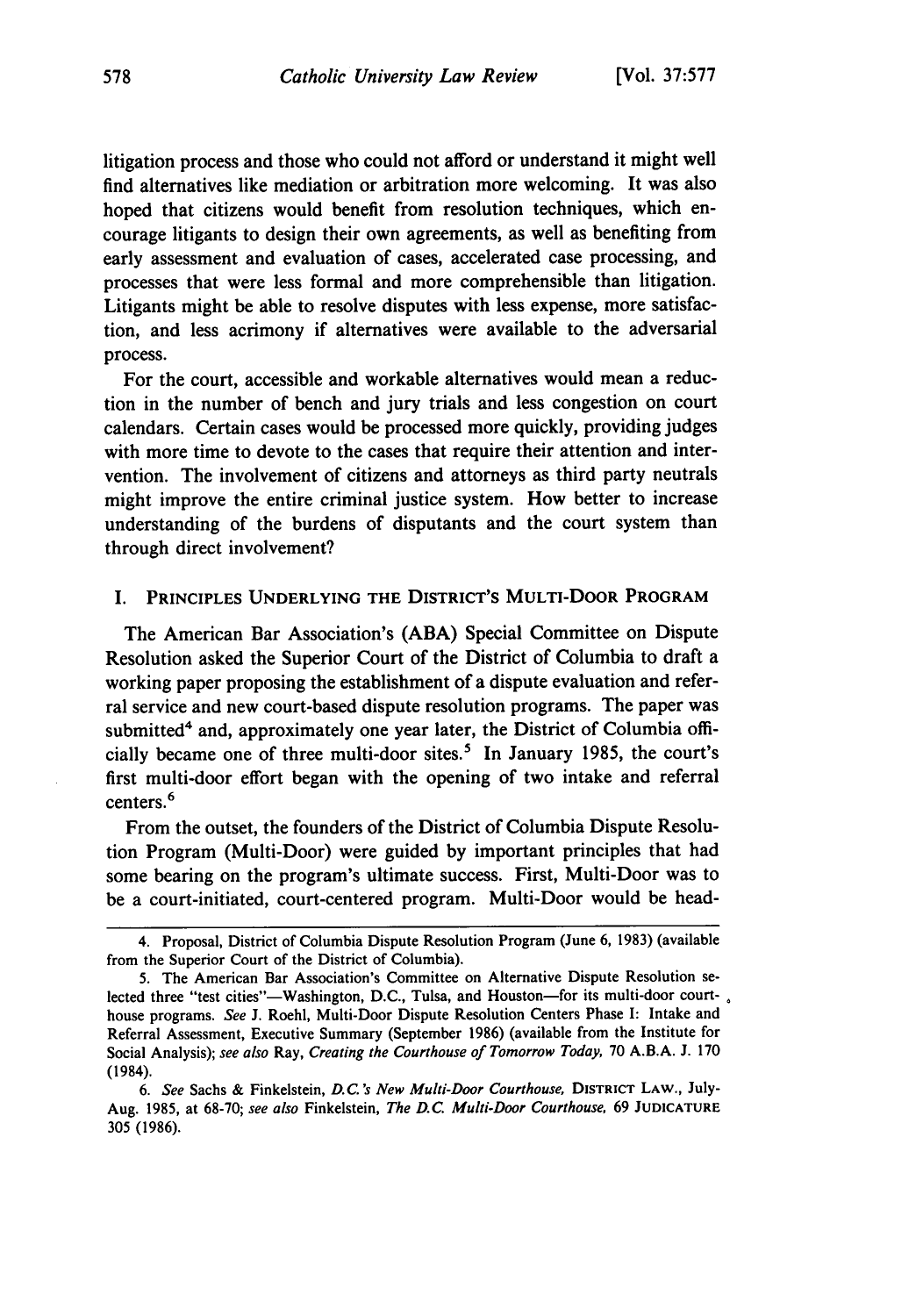quartered in the Superior Court courthouse and run **by** judges and court administrators. Chief Judge Moultrie turned to Judge Gladys Kessler, the Presiding Judge of the Family Division, and Linda Finkelstein, Director of the Court's Division of Research, Evaluation and Special Projects, to develop program plans. Ms. Finkelstein would direct the program.

Second, outside support and involvement were essential. Bar leaders were consulted about program plans and development, and bar members were informed about new Multi-Door efforts and encouraged to participate.<sup>7</sup> Community groups and leaders were also consulted through an early advisory committee and the regular flow of informational materials.<sup>8</sup> Input on program design was sought from interested groups, especially for programs expected to be controversial.

Third, Multi-Door relied on experts for assistance in conceptualizing and planning programs and conducting training. Linda Singer, Executive Director of the Center for Dispute Settlement and former member of the **ABA** Special Committee on Dispute Resolution, provided technical assistance on program development. Others with alternative dispute resolution (ADR) expertise, such as Judge Richard **A.** Enslen, of the United States District Court for the Western District of Michigan, and Chief Judge Robert F. Peckham and Magistrate Wayne **D.** Brazil, both of the United States District Court for the Northern District of California, came to Washington, D.C. to discuss the use of ADR techniques with Superior Court judges.<sup>9</sup> Experts in training and evaluating mediators were brought in to provide these vital services on an as-needed basis.

Fourth, each new Multi-Door program was started on an experimental basis with the assumption that if it worked, the court would attempt to continue and institutionalize the procedure. However, the program would end if it did not succeed. Each program was to start on a small scale, and only as it proved workable and effective would it be expanded.

Fifth, the program sought to build support slowly. Knowing that most reform efforts are met with some skepticism and fear, planners implemented the two least controversial programs first, hoping for early successes that could encourage further experimentation and reform.

Finally, and perhaps most importantly, the Multi-Door program was designed to be as creative and fluid as the concept upon which it was based. From the outset, the program was intended to address the needs of the citi-

*<sup>7.</sup> See, e.g., News Briefs,* **DISTRIcT** LAW., Jan.-Feb. 1985, at **13, 60.**

*<sup>8.</sup> E.g.,* **D.C.** Superior Court Multi-Door Dispute Resolution Program (available from the Superior Court of the District of Columbia).

*<sup>9.</sup> See What to Expect from the Multi-Door Program in the Next Year,* **WASH. LAW.,** Sept.-Oct. **1986,** at **18-19.**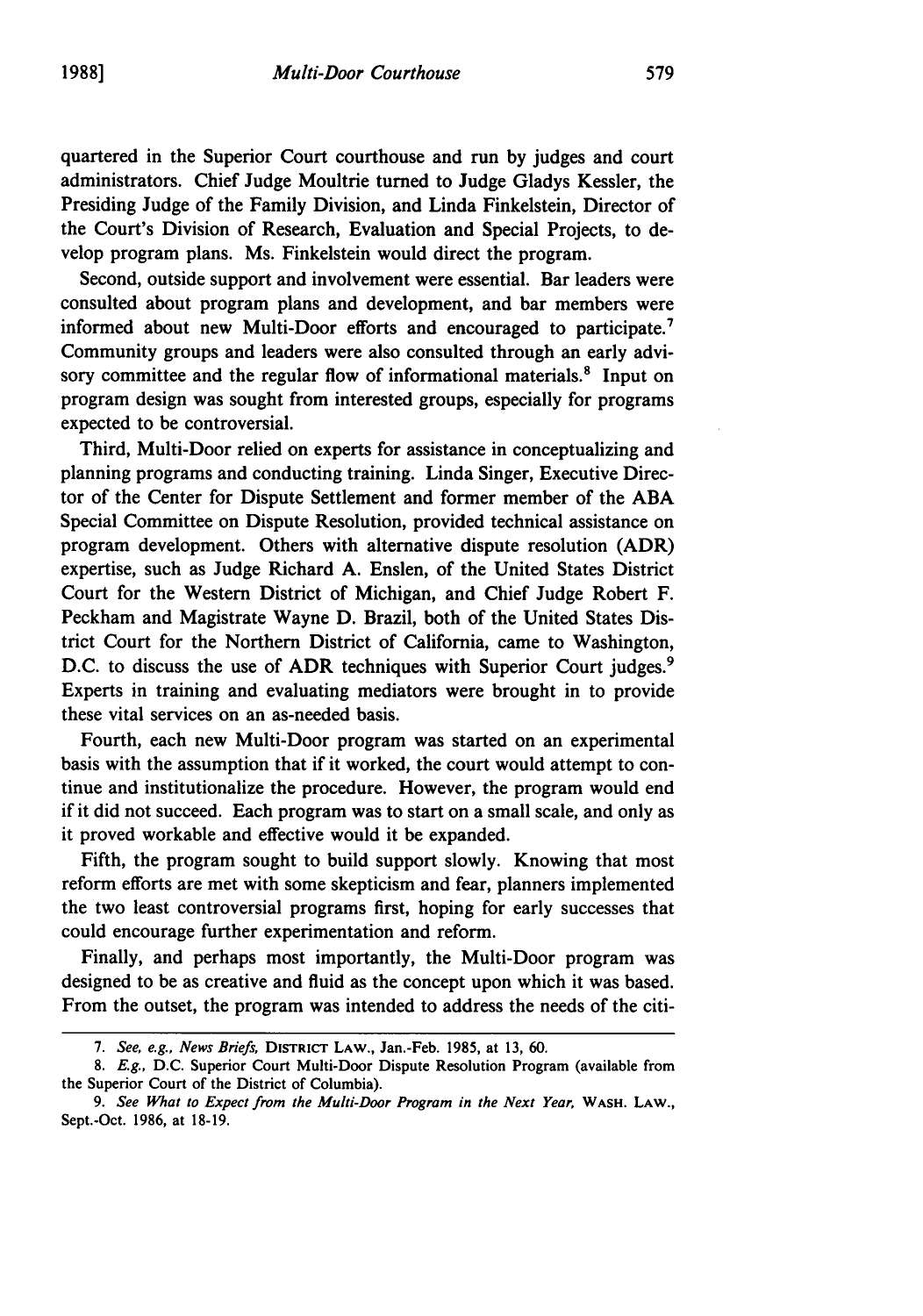zens of Washington, D.C., changing whenever new dispute resolution needs were identified.

# II. THE MULTI-DOOR PROGRAMS

# *A. Intake and Referral Service*

In its first three years of operation, seven new Multi-Door programs, each of which is currently in operation, were created as part of the District of Columbia Dispute Resolution Program. In its first effort, Multi-Door opened two intake and referral centers. These were started at the sites where people go when they are involved in legal difficulties: the courthouse and the D.C. Bar's Lawyer Referral and Information Service. At each site, trained legal specialists help clients analyze their disputes. After listening to a description of a dispute, a specialist discusses the options available for resolution, and then refers a client to the most appropriate resources. Specialists introduce clients to litigation alternatives and recommend their use whenever appropriate.

Specialists rely heavily on a referral manual developed and updated regularly by Multi-Door staff.<sup>10</sup> The manual provides current information on over forty dispute resolution programs in the Washington area and also includes up-to-date information on hundreds of legal and social services programs.1"

Individuals involved in all types of disputes are encouraged to visit or call these centers for assistance and referral information. Flyers containing information about Multi-Door's intake and referral services, written in both English and Spanish, are at the court's information desk.<sup>12</sup> Additionally, information is circulated regularly throughout the city to civic and community groups. Advertisements and announcements are placed in community newsletters, radio and television stations, and on city buses.

### *B. Small Claims Mediation*

Multi-Door's first "door," or dispute resolution program, was Small Claims Mediation, which began in April 1985. Small claims cases, which are civil suits involving up to \$2000 in damages, are sent into mediation on the day of trial. Small claims cases that are not ready for trial may also enter the program and are mediated for Multi-Door by the D.C. Mediation Ser-

<sup>10.</sup> Referral Manual for Multi-Door Dispute Resolution Program (available from the Superior Court of the District of Columbia).

**I1.** *Id.*

<sup>12.</sup> *E.g.,* **INTAKE CENTER,** MULTI-DOOR **DISPUTE RESOLUTION** PROGRAM (flyer available from the Superior Court of the District of Columbia).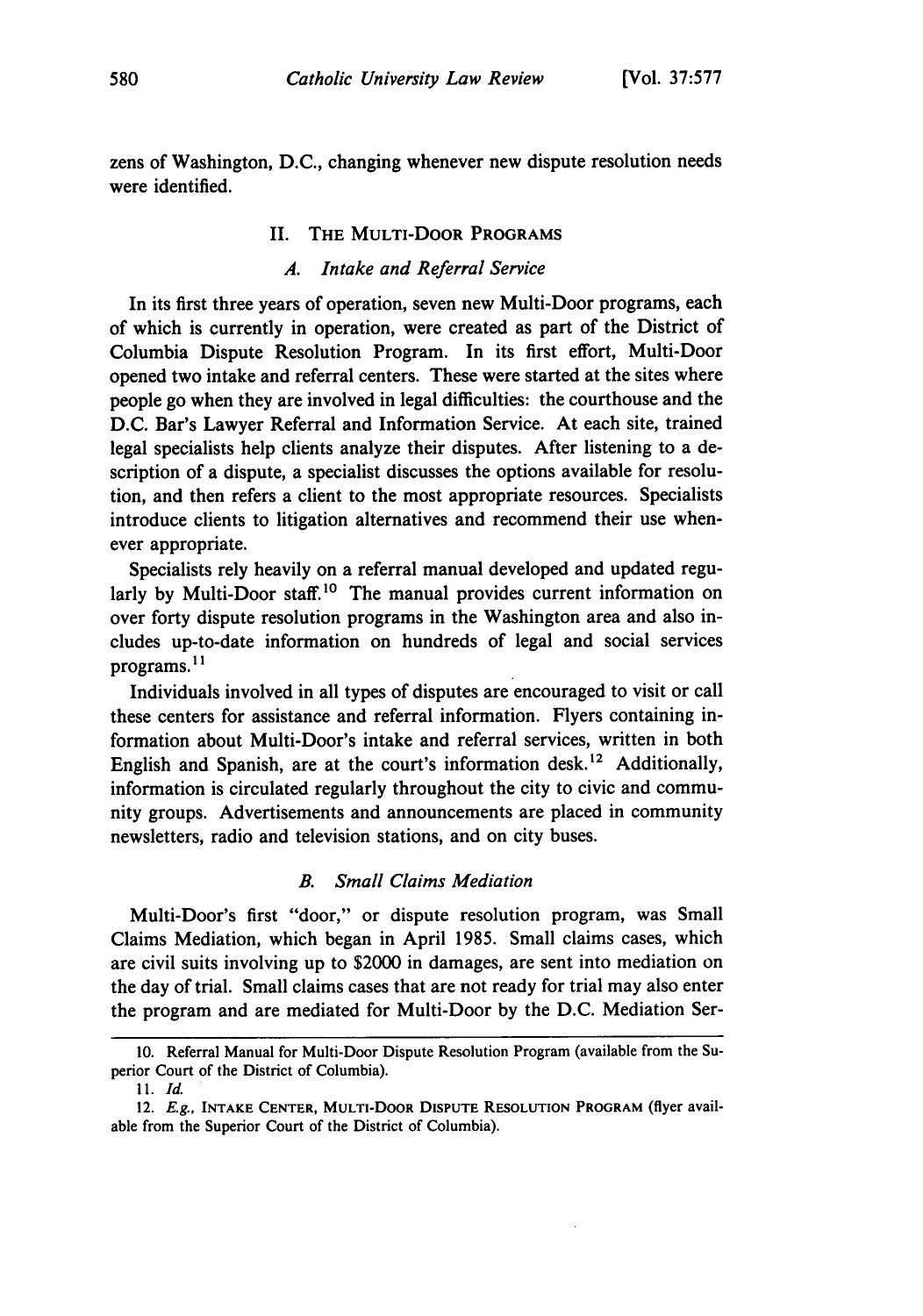vice. On an average, close to 200 cases are mediated each month. **Of** the thousands of cases mediated, **66.6%** have been resolved since the program's inception.

Typically, there are seven or eight volunteer mediators in court every morning. Volunteers include area residents with a broad variety of training and backgrounds. Among the program mediators are attorneys, homemakers, government officials, teachers, sociologists, law enforcement personnel, retirees, mental health professionals, nurses, and former foreign service officials. To mediate in the program, a volunteer must successfully complete a four-day training program and mentorship with an experienced mediator. Volunteers are expected to mediate once a week for a one-year period.

# *C. Domestic Relations Mediation*

The second dispute resolution program to open was Domestic Relations Mediation, which began in November **1985.13** Because the program was sensitive and controversial, it was planned carefully, in close consultation with community groups and experts in the field. Extreme care was taken in the development of eligibility criteria to ensure that parties entering the program could, in fact, meet each other as equals in the mediation process. The program was committed, from the outset, to urge parties to consult counsel throughout the mediation process and to have mediated agreements reviewed **by** attorneys prior to signing. However, because the program could not *require* parties to seek counsel, protections were essential.

After careful deliberation, program guidelines were drafted.<sup>14</sup> The guidelines provide that both parties must enter the mediation process voluntarily.15 They permit most domestic relations cases that typically would come before the Superior Court to enter mediation unless one party has been seriously injured **by** the other, or unless there has been weapon use, a long history of repetitive violence, or a severe lack of parity in bargaining power between the parties. 16 Cases are also ineligible for mediation if there has been evidence of child abuse.<sup>17</sup>

The Domestic Relations Mediation program relies on volunteer

**16.** *Id.* at 1-2.

**<sup>13.</sup>** *See* Jenkins, *New Mediation Service for Domestic Relations Cases Announced,* **Dis-TRICT LAW.,** Jan.-Feb. **1986,** at **16;** Lester, *Family Law Division Discusses Mediation Programs,* **DISTRICT LAW.,** Nov.-Dec. **1985,** at **58;** *see also* Forbes, *Don't Agitate-Mediate!,* **WASH. LAW.,** Sept.-Oct. **1986,** at **53-55** (discussing domestic relations mediation).

<sup>14.</sup> Domestic Relations and Intrafamily Mediation (June **17, 1985)** (available from the Superior Court of the District of Columbia).

**<sup>15.</sup>** *Id.* at 2.

**<sup>17.</sup>** *Id.* at 2.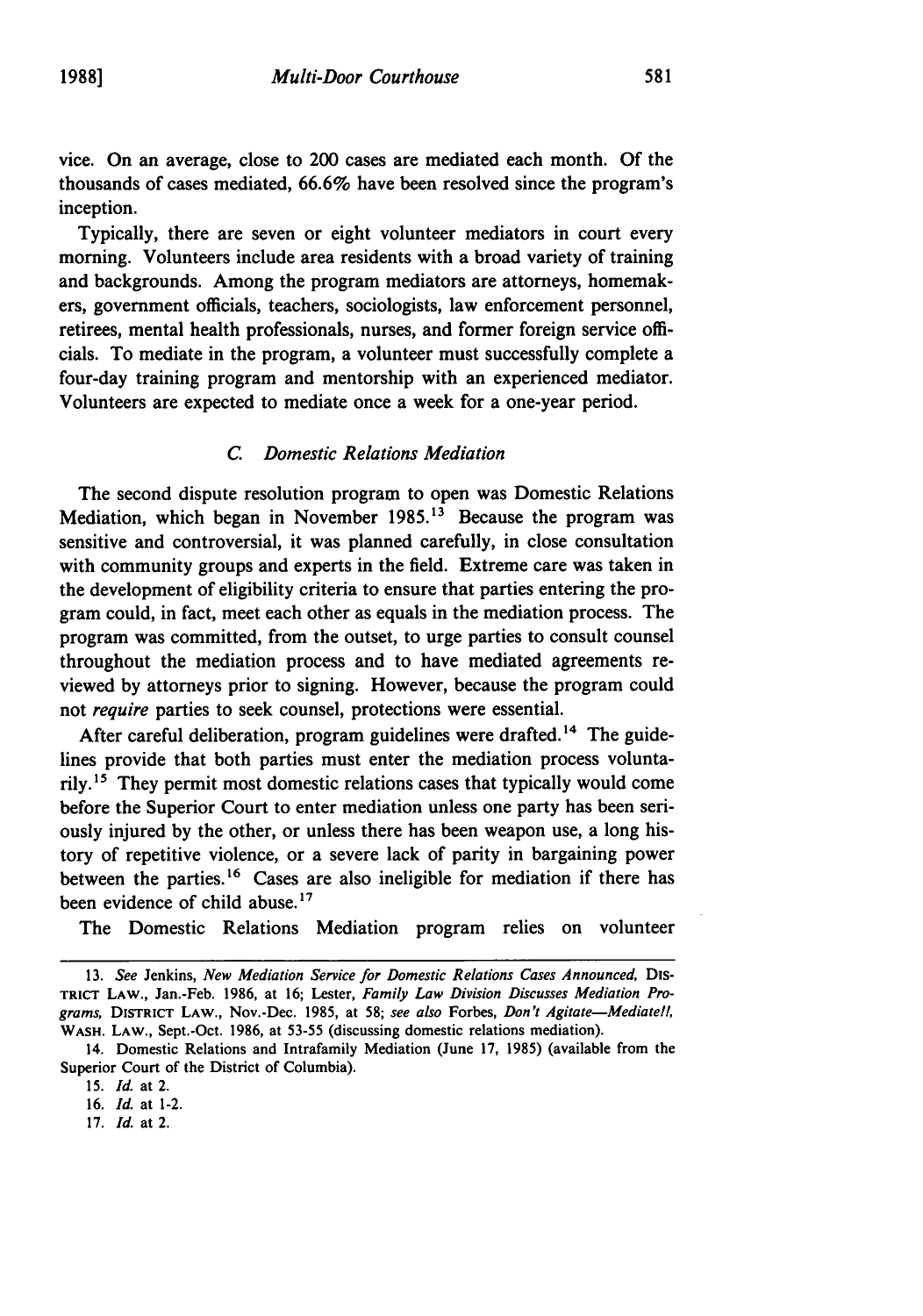mediators, many of whom are practicing family lawyers. Attorneys with other areas of expertise, as well as mental health professionals, also participate. Typically, domestic relations cases are co-mediated, and whenever possible, an attorney and a mental health professional are paired. Cases usually involve child custody, child support, visitation rights, spousal support, and/or property division. Because of the complexity and sensitivity of these issues, the forty hour mediator training for the Domestic Relations Mediation program is considerably longer and more specialized than for Small Claims Mediation training.<sup>18</sup>

In the fall of **1987,** advanced training in the domestic relations law of the District of Columbia, and in tax and pension law, was provided to the most experienced mediators in the Domestic Relations Mediation program. Experts met with mediators to discuss a variety of issues and problems that had been of concern to the program and to mediators.

# *D. Accelerated Resolution of Civil Disputes*

Multi-Door initiated its Accelerated Resolution of Civil Disputes program in June **1986** to encourage the judges handling the court's most complex civil cases (Civil I cases) to use dispute resolution techniques such as summary jury trials,<sup>19</sup> mediation,<sup>20</sup> and early neutral evaluation.<sup>21</sup> Federal judges and other experts with broad experience in using these techniques came to Washington to meet with Superior Court judges and members of the bar. As a result, each of the Civil I judges has since experimented with alternatives.<sup>22</sup> Judges have used summary jury trials and mediation frequently, and have had particular success with mediation in complex, multi-party, multi-million dollar lawsuits. Additionally, judges have experimented with arbitration<sup>23</sup> and early neutral evaluation.

## *E. Mandatory Arbitration*

**A** mandatory, court-annexed, nonbinding arbitration experiment began in March **1987** following careful study and recommendations for program de-

20. *See* Patterson, *supra* note 19, at 594-95 (discussing mediation).

**<sup>18.</sup>** Family Mediation Training Materials (July **1987)** (unpublished) (available from the Superior Court of the District of Columbia).

<sup>19.</sup> *See* Patterson, *Dispute Resolution in a World ofAlternatives,* 37 **CATH.** U.L. REV. 591, 596-7 (1988) (discussing summary jury trials); *see also infra* note 47 and accompanying text.

<sup>21.</sup> *See id.* at 598-99 (discussing early neutral evaluation); *see also infra* note 50 and accompanying text.

<sup>22.</sup> *See, e.g.,* Patterson, *supra* note 19, at 593, 598.

<sup>23.</sup> *Id.* at 592-94 (discussing arbitration).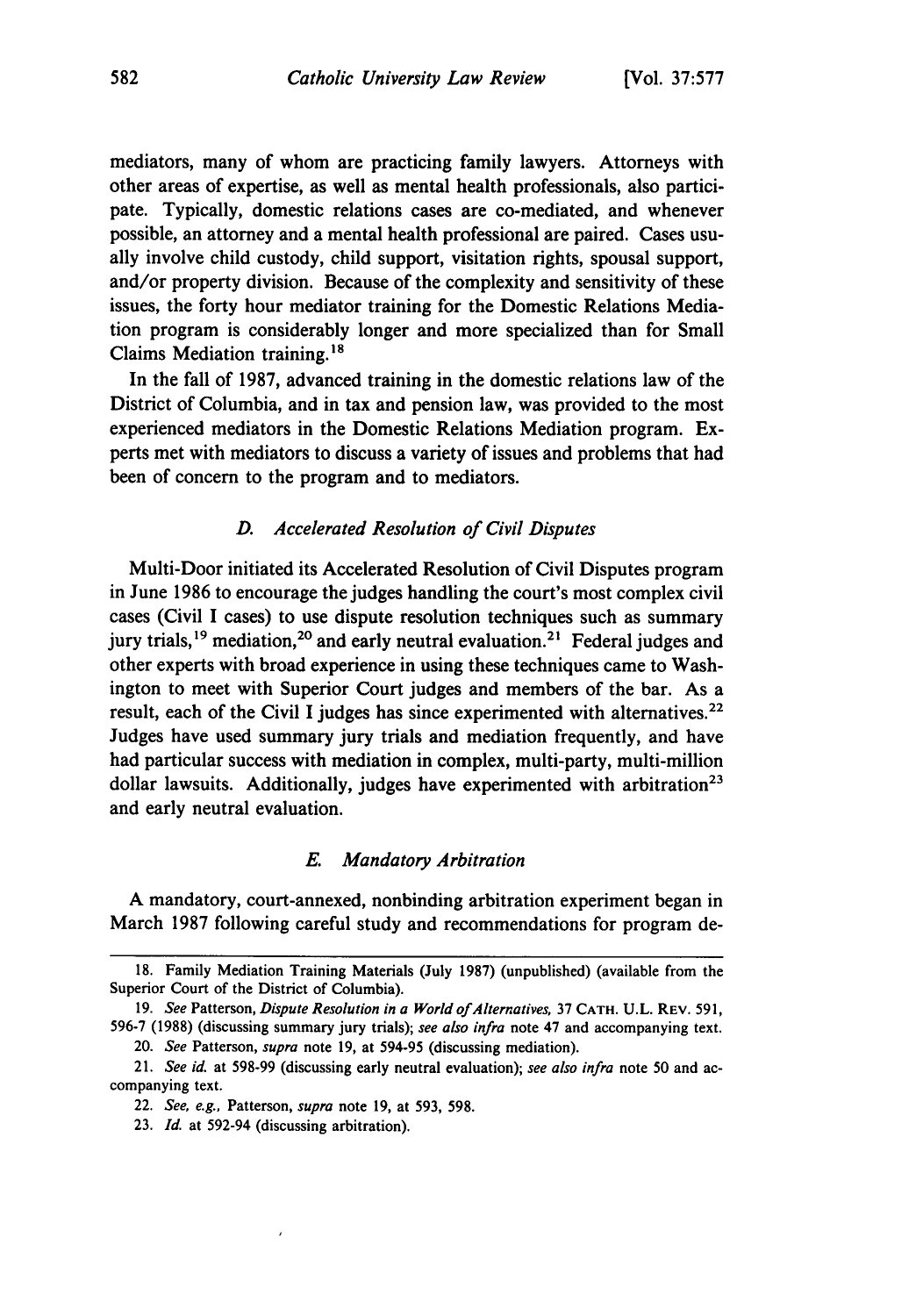sign and operation **by** a Bench-Bar Committee headed **by** Judge Kessler.24 Approximately 300 cases filed in the Civil Division were to be part of the experiment.

Under provisions of an order drafted by the Bench-Bar Committee and adopted with minor modifications by the Superior Court's Board of Judges on December 12, 1986, the Mandatory Arbitration program randomly identified cases from the Civil Division calendar for assignment to arbitration.<sup>25</sup> The program was intended for cases valued at  $$50,000$  or less.<sup>26</sup> Parties to cases involving a higher ad damnum were allowed to file a certification attesting to the fact that the case was properly valued at over \$50,000, after which the case was removed from the arbitration docket.<sup>27</sup> Cases in which a certification was not filed remained on the arbitration docket regardless of the ad damnum. $2^{\circ}$ 

The arbitration order affords arbitrators thirty days to provide written notice of a scheduled hearing and requires that arbitrators conduct hearings within 120 days of their assignment to a case.<sup>29</sup> Arbitrators are required to file arbitration awards within fifteen days of the arbitration hearing.<sup>36</sup>

Approximately 100 attorneys were trained to serve as arbitrators for the Multi-Door experiment. Arbitrators were paid \$100 for each session. The Multi-Door staff is studying carefully the results of the Mandatory Arbitration Program. Findings and recommendations on the process and value of instituting a permanent, mandatory program will be made to the court and the bar.<sup>31</sup>

## *F. Settlement Weeks*

The first Settlement Week in the District of Columbia was held in May 1987.32 Following a meeting with key participants in successful Settlement Week programs in Columbus, Ohio, and Orange County, California, Judge Kessler, Paul L. Friedman, then President of the District of Columbia Bar, and Ms. Finkelstein enthusiastically recommended to Fred B. Ugast, Chief Judge of the District of Columbia Superior Court, that Multi-Door sponsor

<sup>24.</sup> *See* Finkelstein & Nace, *Superior Court Experimenting With Mandatory Arbitration,* WASH. **LAW.,** Jan.-Feb. **1987,** at 48-49.

**<sup>25.</sup>** Superior Court of the District of Columbia Order of Dec. 12, **1986, 115** Daily Wash. L. Rep. **105** (Jan. **16, 1987).**

**<sup>26.</sup>** *Id.*

**<sup>27.</sup>** *Id.*

**<sup>28.</sup>** *Id.*

**<sup>29.</sup>** *Id.* at **106.**

**<sup>30.</sup>** *Id.* at **107.**

**<sup>31.</sup>** *See* Patterson, *supra* note **19,** at **593** (discussing court-annexed arbitration programs).

**<sup>32.</sup>** *See* Caviness, *Settlement Week,* **WASH. LAW.,** May-June **1987,** at **60-63.**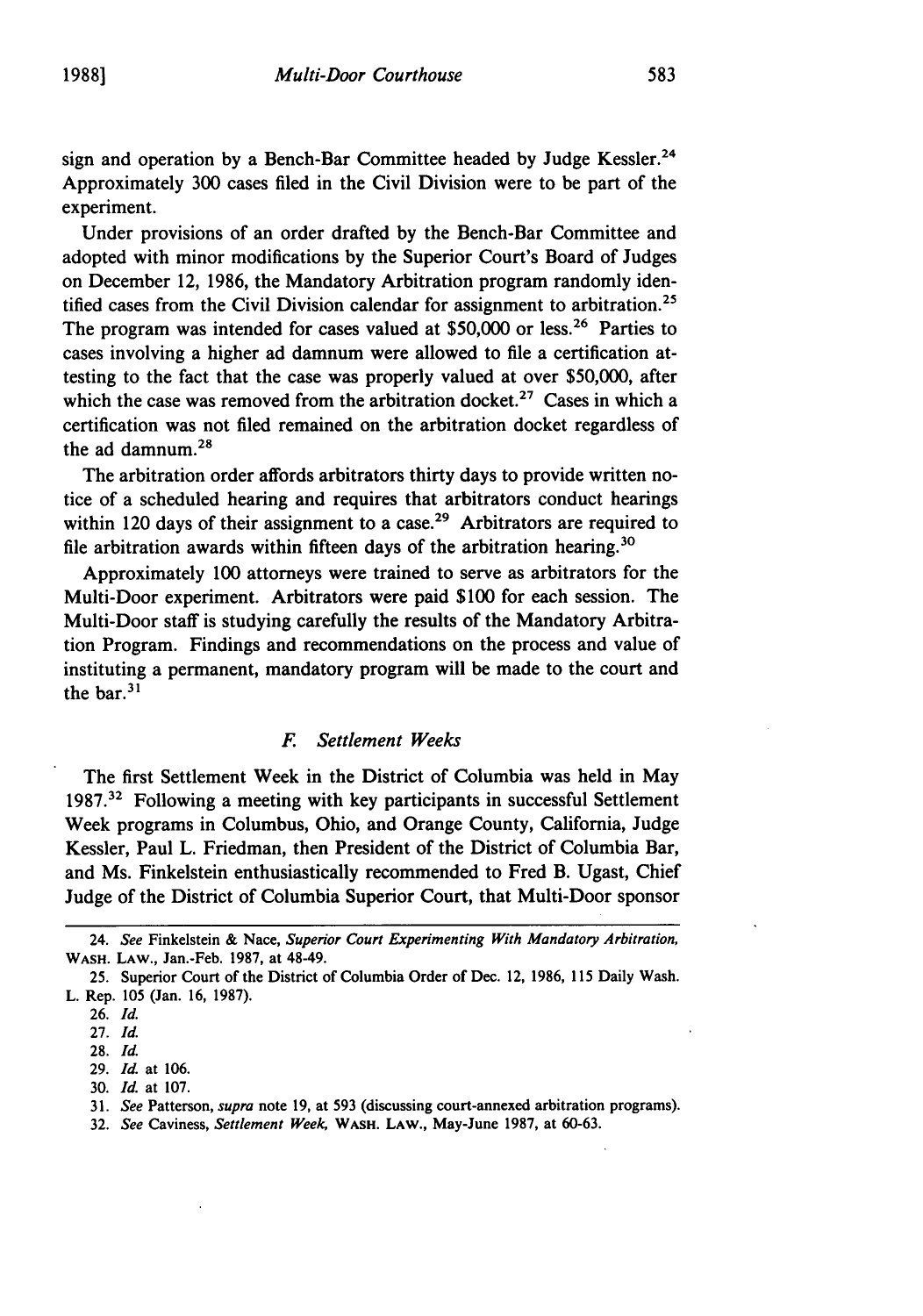a Settlement Week experiment. It was recommended that all civil trials be halted for six days. During that time, judges and volunteer attorneys would mediate hundreds of the oldest pending civil cases in settlement conferences.

Settlement Week involved 701 cases on the civil docket, resulting in the resolution of approximately half the cases.<sup>33</sup> One hundred prominent attorneys and eight Superior Court judges mediated on a volunteer basis. Linda R. Singer and Michael K. Lewis, experienced mediator trainers, also volunteered their time to train all participating attorneys and judges in mediation techniques. Court files were available to mediators in advance of their Settlement Week assignment, and judges held breakfast meetings with their mediator teams each morning.

By any standard, Settlement Week was an unqualified success. 34 Approximately half of the cases were resolved.<sup>35</sup> Nearly 150 cases settled either prior to or during Settlement Week before the scheduled mediated settlement conference; 508 cases actually were mediated, and about 200 of these cases settled.<sup>36</sup> Whereas settlement rates generally tended to decrease as the value of the ad damnum clauses increased, cases valued at between \$500,000 and \$1 million settled  $37\%$  of the time.<sup>37</sup>

The oldest Settlement Week case, which dated back to 1975, settled.<sup>38</sup> The case with the largest ad damnum clause (\$12 million) did not settle, but the case with the next largest claim (\$10 million) did.<sup>39</sup> Of greater importance than any Settlement Week statistic was the large number of judges, attorneys, and citizens who had never before participated in mediation and who had now learned of its potential first-hand.

Multi-Door sponsored the District of Columbia's second, and much-expanded Settlement Week in April 1988. Over 900 cases were ordered into mediation, with eleven judges and over 150 attorneys participating. Preliminary results show a settlement rate of over 46%.

Because of the Settlement Week successes, Multi-Door's Accelerated Resolution of Civil Disputes program has been expanded substantially to include *all* civil cases. Since October 1, 1987, civil cases have been ordered into mediation throughout the year if either party or attorney so requests. A court order requires all parties and attorneys involved to attend sessions con-

<sup>33.</sup> *See* Settlement Week: An Analysis, May **1-8,** 1987, at 2 (June 15, 1987) (available from Superior Court of the District of Columbia).

<sup>34.</sup> *Id.* at **1.**

**<sup>35.</sup>** *Id.* at 2.

**<sup>36.</sup>** *Id.* at **3.**

**<sup>37.</sup>** *Id.* at 4.

**<sup>38.</sup>** *Id.* (settlement during a **30** minute conference).

**<sup>39.</sup>** *Id.* (settlement during a **50** minute conference).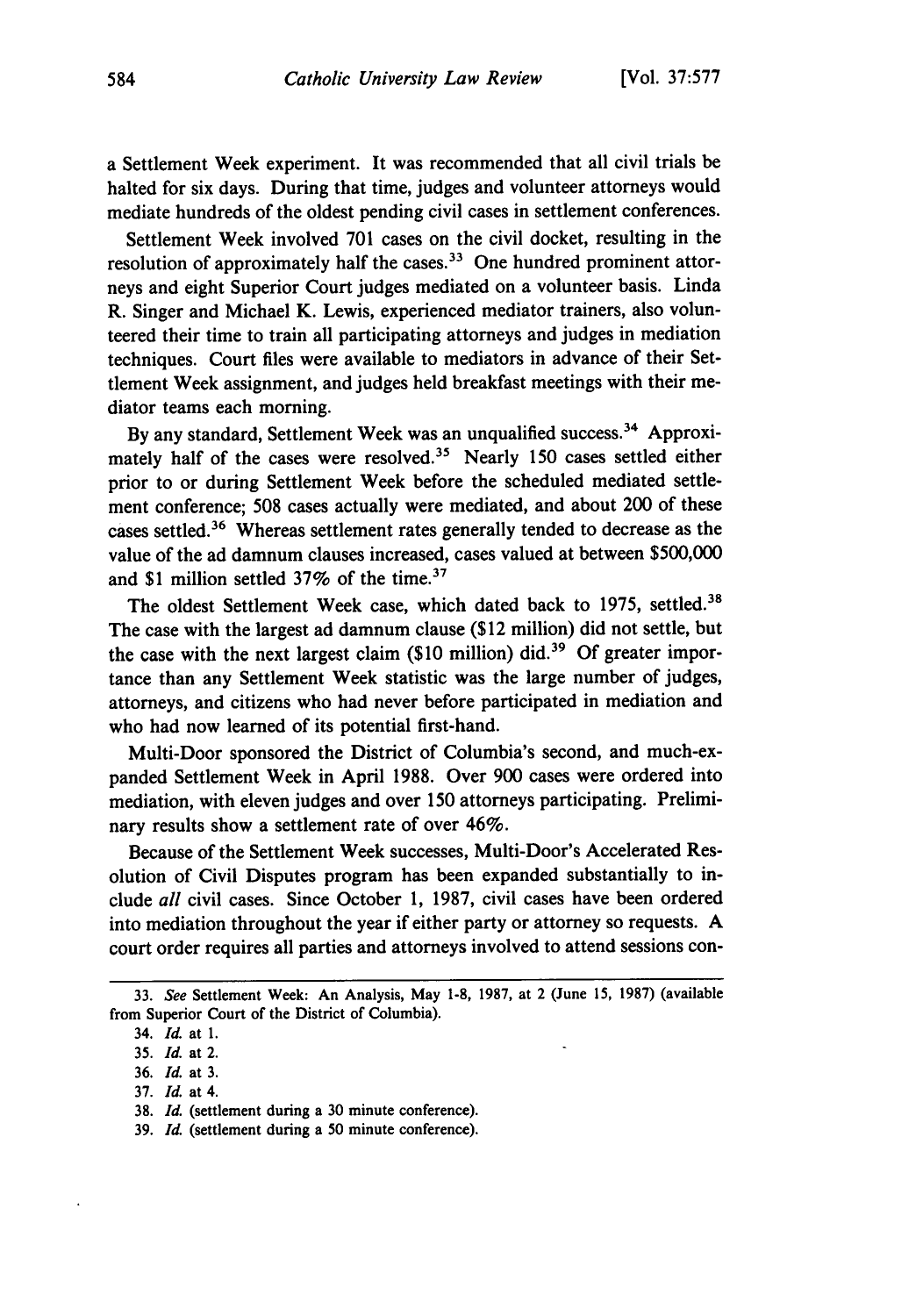ducted by a court-appointed mediator.<sup>40</sup> Attorneys who participated in Settlement Week and then received additional mediation training mediate all cases on a volunteer basis.

# III. BENCHMARKS OF A SUCCESSFUL MULTI-DOOR COURTHOUSE

Although Multi-Door boasts seven operational programs, over 400 newly trained mediators, 100 arbitrators, and over 10,000 cases involved in alternative resolutions, the program is still in its infancy. Studies of the Mandatory Arbitration and Accelerated Resolution of Civil Disputes programs are underway. Others are in the offing, such as Small Claims mediation. Nonetheless, one can make some preliminary observations about the development and implementation of a multi-faceted, court-annexed ADR program.<sup>41</sup>

# *A. Financial Resources*

No matter how precarious the initial funding might be for a multi-door courthouse, it is essential to have a viable plan for permanent funding in place from the outset. Because most court systems cannot depend upon increased filing fees or other guaranteed sources of permanent funds to support new ADR programs, temporary funding undoubtedly will be sought from foundations and other institutions to underwrite initial program costs. Ideally, commitments for permanent funding should be secured from the court and/or the legislature for all successful experimental programs. Without such assurances, expectations raised by the advent of effective new services and programs will be dashed in short order, undermining public confidence. Furthermore, the otherwise difficult task of fundraising will become almost impossible.

In the District of Columbia, the ABA Committee on Dispute Resolution and a special committee of the District of Columbia Bar raised over \$200,000 to initiate the first three Multi-Door programs: Intake, Small Claims Mediation, and Domestic Relations Mediation.42 Fundraisers and citizens obtained a commitment from former Chief Judge Moultrie that as soon as the Multi-Door programs demonstrated their value and usefulness to

<sup>40.</sup> Form **CV-1795** (Sept. 1987) (available from the Superior Court of the District of Columbia).

<sup>41.</sup> *See generally* Goldberg, Green & Sander, *ADR Problems and Prospects: Looking to the Future,* 69 **JUDICATURE** 291 (1986) (broadened involvement of legal and legal education establishments, as well as increased fiscal resources, needed to heighten understanding of and reliance on alternative dispute reolution).

<sup>42.</sup> *See \$200,000 Soughtfor Multi-Door Project,* **DISTRICT** LAW., Sept.-Oct. 1985, at 21; *Bar Committee Looks for Money for Multi-Door Dispute Resolution Project,* DISTRICT LAW., Sept.-Oct. 1984, at 16.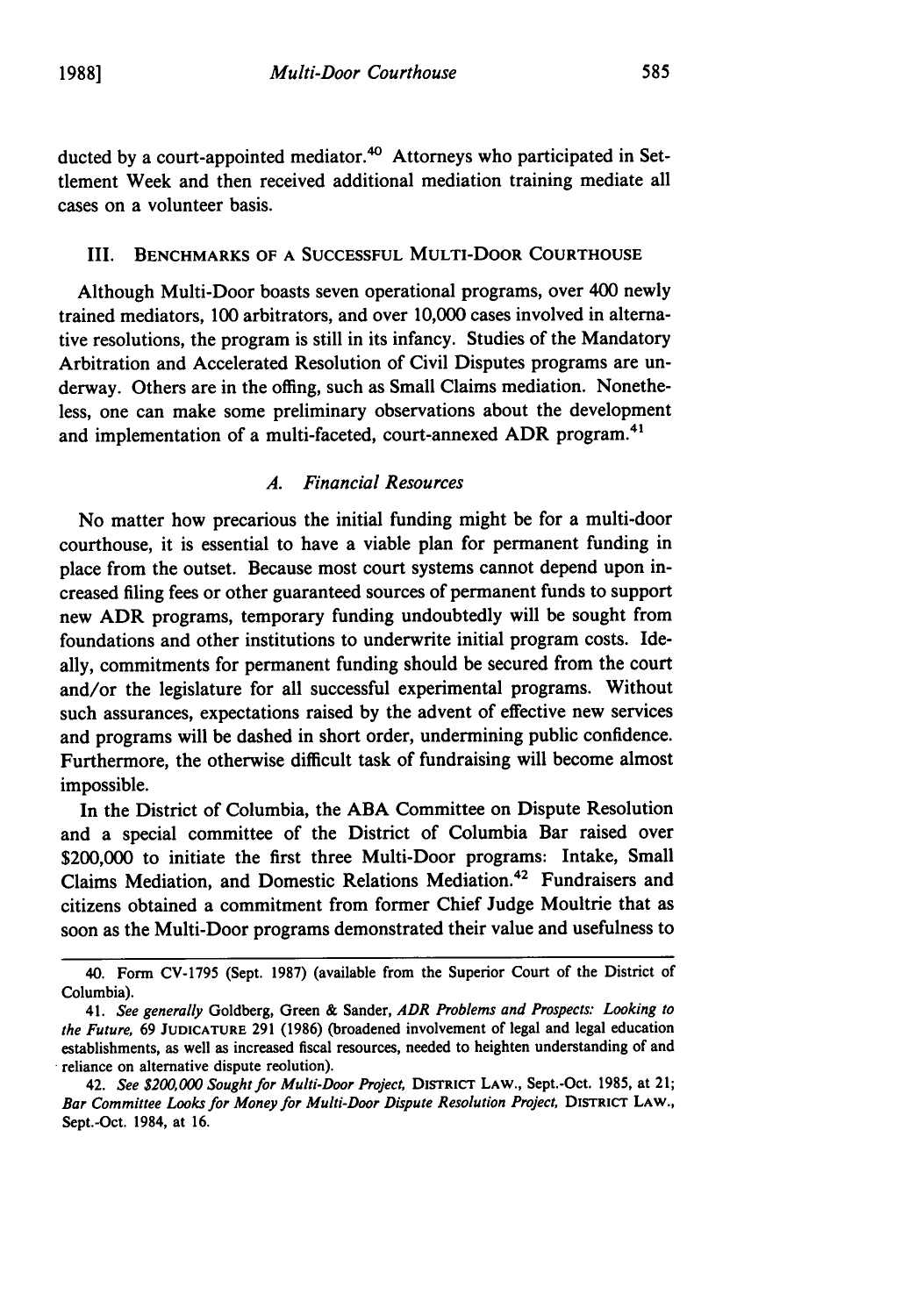District of Columbia citizens, the court would request permanent program funding.

Each of the other Multi-Door programs also began on an experimental basis with grant funds secured **by** the District of Columbia Bar committees, with the active involvement of Katherine Mazzaferri, Executive Director of the District of Columbia Bar, and Sidney **S.** Sachs, a prominent local lawyer who is a member of the **ABA** Special Committee on Dispute Resolution. Settlement Week is the only exception. From its inception, the court supported Settlement Week with some bar assistance.

### *B. Human Resources*

*1. Staff*

Program staff in a court-based multi-door program should include experienced administrators with knowledge of the court system, as well as professionals with proven ADR expertise. In its three-year evolution from one operational ADR program to seven, the District of Columbia Multi-Door staff has grown from one to ten permanent, full-time employees. Since its inception, the Director of the Court's Division of Research Evaluation and Special Projects has directed the program. **A** deputy director oversees the program's day-to-day operations with the help of an administrative assistant. Experienced mediators, who share the services of one assistant, head the Small Claims Mediation and Domestic Relations Mediation programs. An intake director oversees all intake and referral activities with the assistance of two legal intake specialists and a receptionist. The program also currently employs a public information specialist. Finally, Multi-Door has one parttime researcher on staff.

Efforts are made to hire staff with ADR experience. Staff who join the program with no mediation background participate in mediation training and then mediate regularly.

#### *2. Volunteers*

The Multi-Door Program has been able to attract and involve large numbers of competent, active, and enthusiastic volunteers. There appears to be a strong interest in developing mediation and arbitration skills. Typically, there are about three applicants for every mediator selected to enter the program. Due to broad advertisement of training opportunities, large numbers of people from the Washington, **D.C.** area contact the program, and many submit the required formal application.

Additionally, when mediators are needed for special projects such as Settlement Week, the bar encourages large numbers of attorneys to volunteer.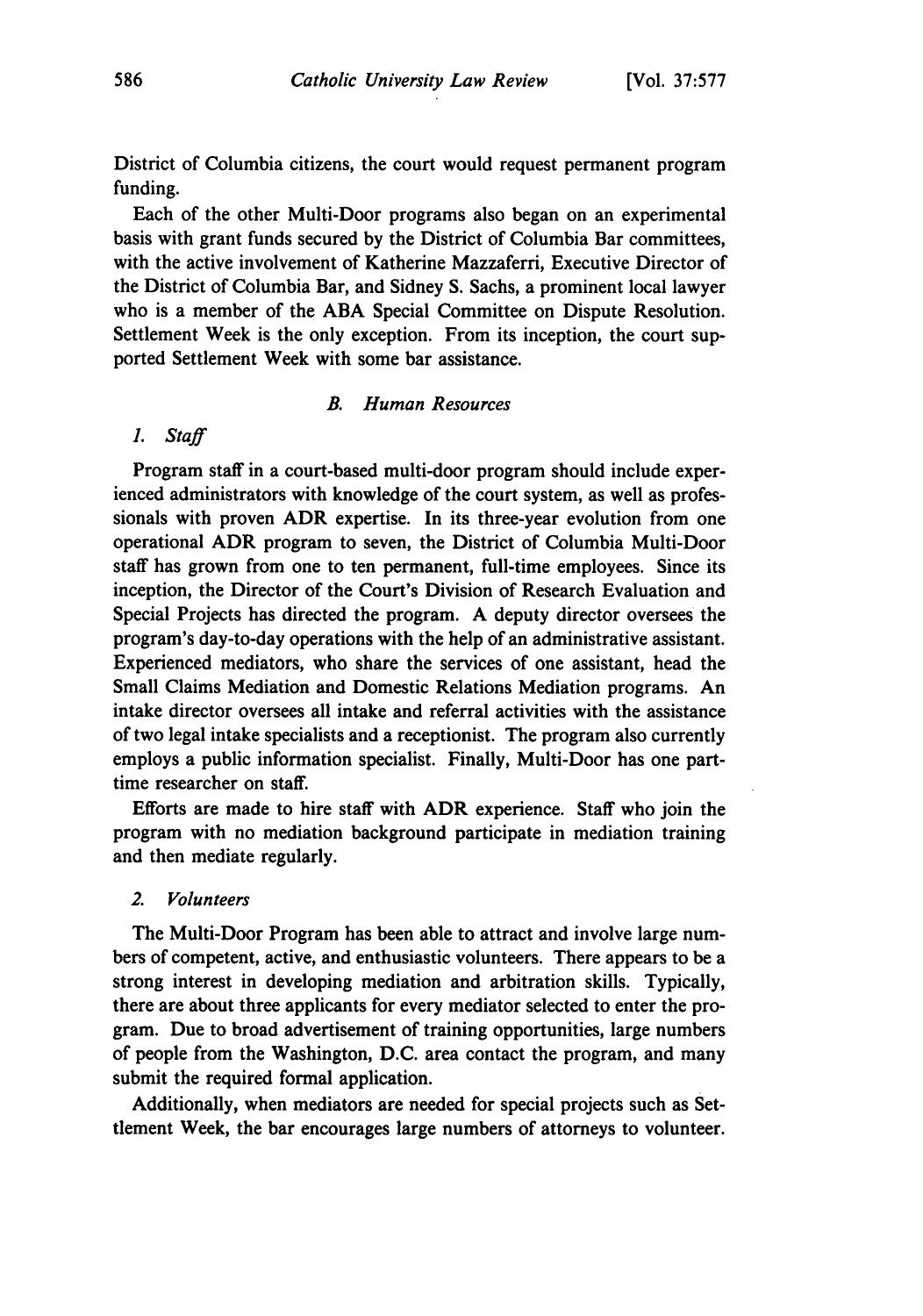Indeed, the court was able to use only about half of the volunteers in its first Settlement Week experience.

In the future, however, it is difficult to know whether the court will find a ready and able group of volunteers to provide all needed ADR services. For example, because mediation of complex civil cases is extremely demanding and time consuming, it may deter volunteers. While it is not surprising that cases that would take a week or two to litigate may be in mediation for thirty to forty hours, the court cannot assume that mediators will perform these services for extensive periods of time without some compensation.

Our experience has already shown the value and efficacy of a court-sponsored mediation' program for large civil cases. The program has demonstrated the potential of the process to broad segments of the legal community, and experience with it has lessened doubts. Increasingly, parties and attorneys are opting for mediation. Thus, while it seems advisable for a court to create such a program, in time the court must address the dilemma created by its success—the demand for mediation—and must consider paying skilled mediators. At some point, it may be necessary for the court to consider requiring parties to underwrite the cost of mediation and other ADR techniques and use its own staff and/or outside experts to provide mediation, arbitration, and other services.

# *C. Judicial and Bar Support*

The active involvement of judges who hold leadership positions in the court is absolutely essential if a reform effort like Multi-Door is to gain a foothold. While judges, like everyone else, may be wary of instituting major new reforms, they are more likely to react favorably to ideas presented by one of their peers who has experienced the same daily problems and frustrations. Furthermore, an effective judge with a leadership role in the court system is in the best position to coordinate both the policies and procedures required for operation of a successful Multi-Door program.

Multi-Door would not have been initiated in the District of Columbia if Chief Judge Moultrie had not seen the potential of transforming the Superior Court into a dispute resolution center. Judge Moultrie stayed at the program's helm until his death in April 1986, after which Chief Judge Fred B. Ugast took over, offering his continuing support. Judge Kessler, from initial planning through implementation of each new program, has been the primary spokesperson for the program before the Board of Judges and the bar. She also provides ongoing policy guidance to the program.

Judges increasingly have become interested in Multi-Door programs as each new effort has proven its value and utility and as the scope of the pro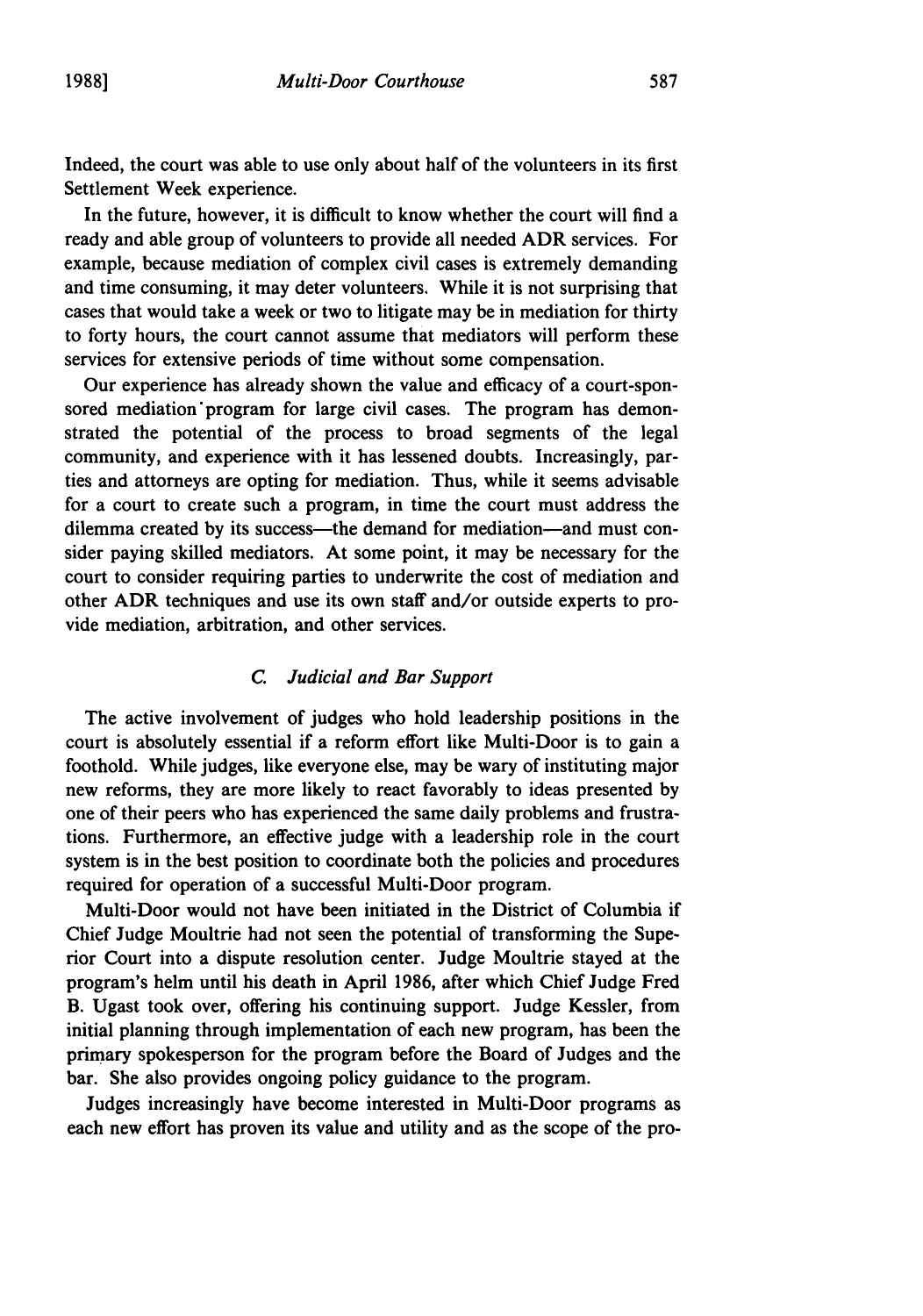gram has increased. From the beginning, Multi-Door enjoyed substantial visibility. Since the first alternative program was in small claims court, a number of judges learned about mediation quickly because of the rapid rotation of judges in the small claims assignment. Judicial involvement was also bolstered during Settlement Week when many judges received "hands-on" mediation experience along with large numbers of prominent bar leaders and members.

Bar support has also been invaluable. No strategic program decisions in Multi-Door have been made without consulting bar leadership. Bar members assisted in the development of program guidelines. Bar committees raised seed money for new projects<sup>43</sup> and undertook educational and public relations efforts. Bar journals regularly describe new Multi-Door programs and help in recruiting mediators and arbitrators.<sup>44</sup> Moreover, the bar and the court work as a team during Settlement Weeks.

#### *D. ADR Techniques*

While the District of Columbia's Multi-Door program has seen broad experimentation with some ADR techniques, it is too early to speak definitively about the comparative efficacy of those techniques. Some comments and cautions, however, can be made.

Mediation as a technique seems to hold promise for appropriate and successful use in a broad variety of cases: small claims cases, a wide range of civil disputes involving thousands or millions of dollars, and domestic relations cases. Yet there are pitfalls, and caution is warranted.

Mediation can be inappropriate, especially in domestic relations disputes, when the relationship between the parties has involved physical abuse.<sup>4</sup> Since mediation is dependent upon some parity in bargaining power, the process will most likely be subverted when one party is in fear of the other unless the mediator fails to play the traditional role of a third party neutral. While mediation can be useful in such cases in resolving ancillary issues that typically require more attention and detailed planning than a judge has time to provide, it is inadvisable to mediate these issues unless the former victim has the protection of the court through a civil protection order.

In domestic relations cases with no history of violence, caution is also

<sup>43.</sup> *See supra* note 42 and accompanying text.

*<sup>44.</sup> See, e.g.,* sources cited *supra* notes 6-7, 9, 24, 32, 41-42.

<sup>45.</sup> *See generally* Lerman, *Mediation of Wife Abuse Cases: The Adverse Impact of Informal Dispute Resolution on Women,* 7 HARV. **WOMEN'S** L.J. **57** (1984); Note, *Domestic Violence and Custody Litigation: The Need for Statutory Reform,* 13 HOFSTRA L. REv. 407 (1985).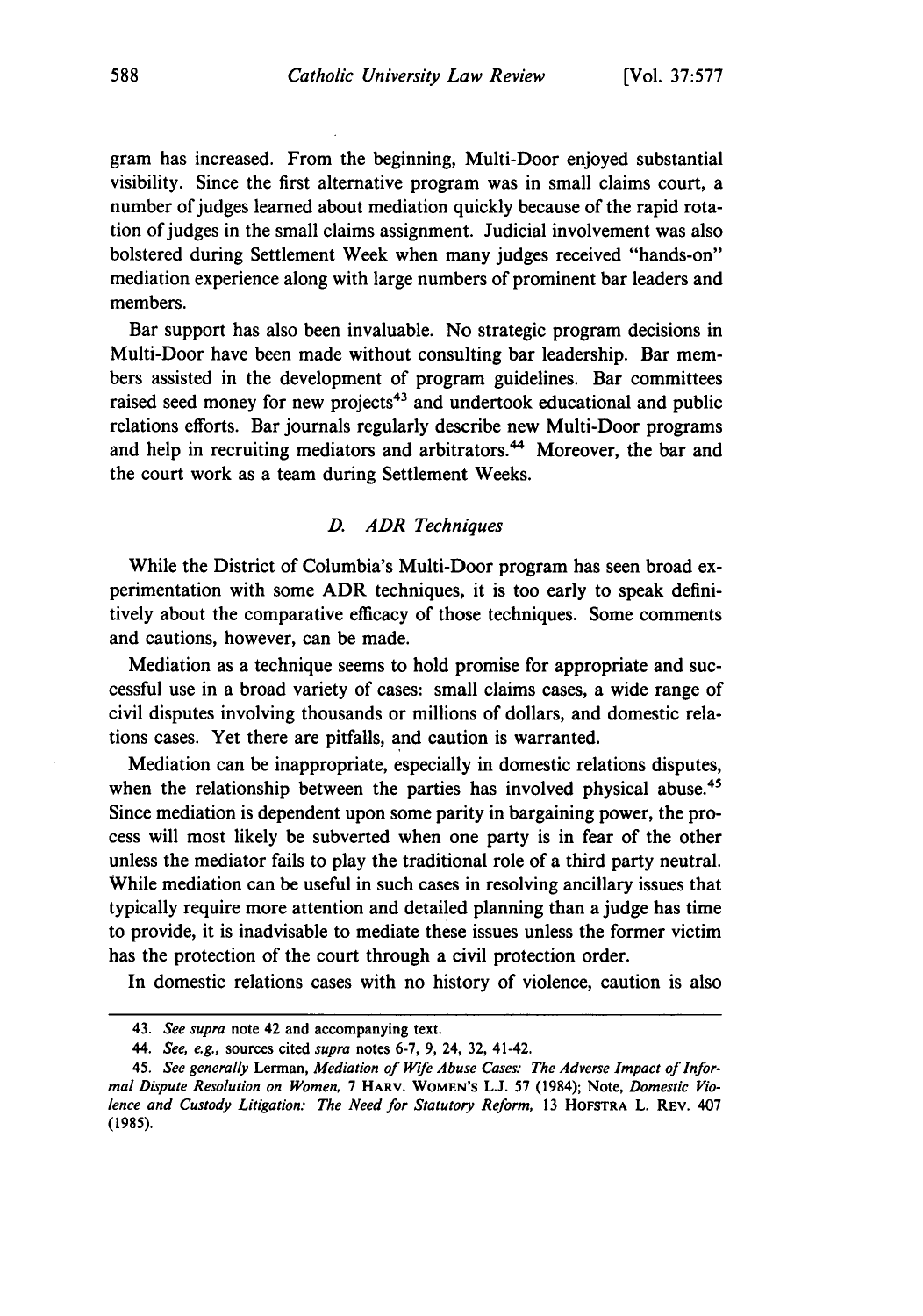advised.<sup>46</sup> A mediation program bears the heavy responsibility of ensuring fairness and compliance with existing laws, regulations, and guidelines. Mediators must be well trained to ferret out all relevant information and facts, especially in cases involving property, and to protect the rights and interests of the parties as well as the parties' children. This can be an overwhelming responsibility unless mediators are successful in urging parties to have all agreements carefully reviewed by attorneys.

In large as in small civil cases, mediation may be somewhat less problemmatical. In large civil cases, parties are almost always represented by counsel, and when large amounts of money are at stake, counsel are typically very familiar with all aspects of their cases and are able to involve clients in informed discussions of issues and possible trade-offs. Civil cases generally are less emotionally charged than domestic cases. Additionally, mediators in civil cases do not have the moral responsibility to children that they typically have in domestic cases.

The typical small claims case, in our experience, can be mediated in one to two hours, whereas the complex civil dispute typically takes over thirty hours to mediate. Commercial disputes with complicated fact patterns often benefit from mediation. When cases involve a number of issues, tradeoffs often occur in mediation, increasing the likelihood of early resolution. To date, the Superior Court's mediation agreement rate in large civil cases approximates its agreement rate in small claims cases (66%).

Summary jury trials may have more limited potential than mediation, but can be highly effective in cases that would take over ten days to litigate.<sup>47</sup> Superior Court judges have found summary jury trials to be most useful in cases in which valuation of the damages is at issue and least useful when basic facts are in dispute or when the case warrants heavy reliance on expert witnesses.

The Superior Court's experience with a small sample of twenty-four cases reveals that summary jury trials are most effective when parties are far apart and have divergent views of the facts and the evidence. Although judges sometimes hold summary jury trials just prior to the scheduled trial date, Superior Court judges have found it advisable to schedule summary jury trials several weeks in advance to allow time for parties to mull over the results.

<sup>46.</sup> See generally Special *Section on Mediation,* 17 FAM. L.Q. 451, 451-540 (1984) (including mediation bibliography).

<sup>47.</sup> *See* Patterson, *supra* note 19, at 596. The summary jury trial is an abbreviated trial before a jury that gives an "advisory" ruling after hearing an expedited presentation of the case by attorneys. The jury's advisory "verdict" reveals to parties the probable trial outcome, providing information intended to foster resolution.